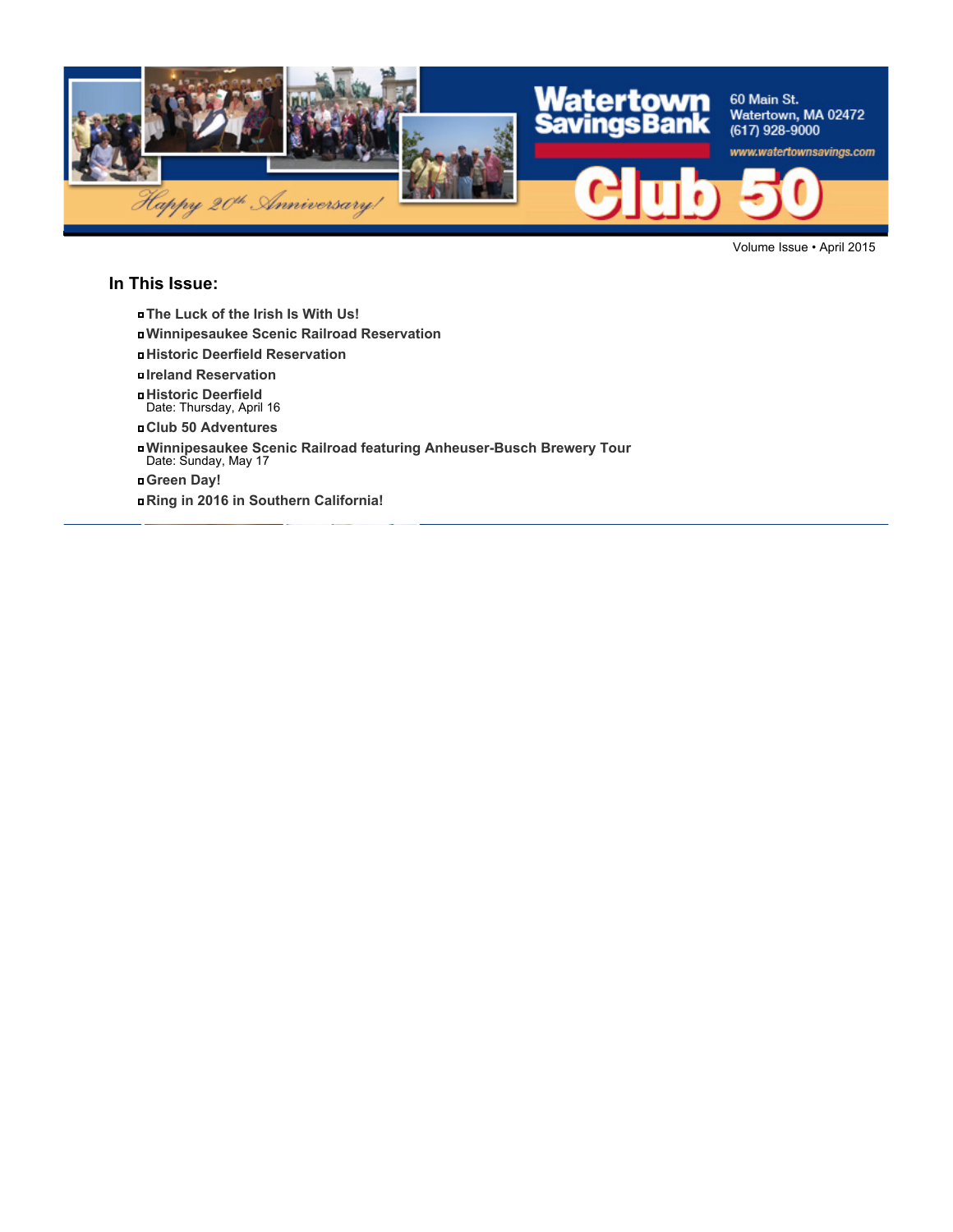

**The Latest** 

# **The Luck of the Irish Is With Us!**

Did you enjoy your St. Patrick's Day? How would you like to extend that celebration?

Ruth Rudnick – who's coordinating our **September 18-28 Ireland** adventure – made a special appearance at our corned beef and cabbage lunch at the Chateau on our March day trip to Reagle Theatre's *A Little Bit of Ireland*.

She noted there's still plenty of time to sign up. And Karen and I want to fill that space – the more, the merrier! – so we're happy to share that we can continue to take reservations, space available, through early June!

We published the trip details and reservation form in last December's eNewsletter, and we held the Ireland presentation with Ruth at January's Travel Seminar, but with a lot of people being so busy over the holidays and many people spending much of the winter in Florida (or other sunny environs!), some of you may have missed it! The Forms section on the left has the reservation info; for the day-by-day itinerary, just click on Club 50 in red on the left. And of course you can always call, email, or stop by for the details! We are signing up, space available, until early June.

In addition to that big trip, we have so much going on during Club 50's 20<sup>th</sup> anniversary year! First, a few updates:

- As those of you who signed up for The Glamour Girls **April 16** trip know, they unfortunately had a last-minute cancellation; instead, we are heading to **Historic Deerfield** (see the reservation form on the left and trip details in "Club 50 Opportunities").
- We also just found out our **October** day trip will feature a different musical: Since *The Honeymooners* is going straight to Broadway, Goodspeed Musicals will present the premiere of **A Wonderful Life:** The adaptation of the beloved Frank Capra<br>film *It's a Wonderful Life* features book and lyrics by Tony, Grammy, and Pulitzer Prize winner Sheld co-created *Fiddler on the Roof*) and music by Grammy and Emmy Award winner Joe Raposo.
- And thanks to help from our Club 50 Advisory Board, we're also happy to announce we are definitely going to the **Rose** Parade (see "On the Go and In the Know" for details)!

And a few reminders:

- *First-day-sign-up is April 10* for **Niagara Falls June 8-11**. Get here early; this looks to be a popular trip!
- *First-day-sign-up is April 17* for our **May 17** day trip the **Winnipesaukee Scenic Railroad** plus another treat! (see "Save the Date" for details; the reservation form is on the left).
- Also don't forget to *call Karen by April 24* if you want to join us for **The Residence at Watertown Square's Open House for Club 50 Members on April 28**!

And finally, we have had so many requests for the lyrics to **Club 50's version of "On the Road Again"** – our Club 50 theme song! – we are happy to oblige one more time (and thanks again to Andrea Goldstein, Martha Rotondi, Sharon Lacasse, and Peggy Anderson for penning these contest-winning words). Be ready to belt it out with pride on our next trip! *On the road again*

*Club 50's on the road again The life we love is traveling with our friends And making new ones by trip's end.*

*On the road again Club 50's members are on the go again Sharing thoughts along the way on when the Next bathroom stop will come our way*

*On the road again Club 50's on the road again Friendships we made are here to stay Sharing laughter and songs along the way*

*On the road again Club 50's on the road again Love traveling with our friends And eating dinner with them at 4 pm*

*On the road again Club 50's members are on the road again We were happy and we cheered When we heard bread pudding would be here*

*On the road again Club 50's is anxious to be on the road again Before darkness falls upon us then So that we can be home and in bed by 10.*



**Cliffs of Moher**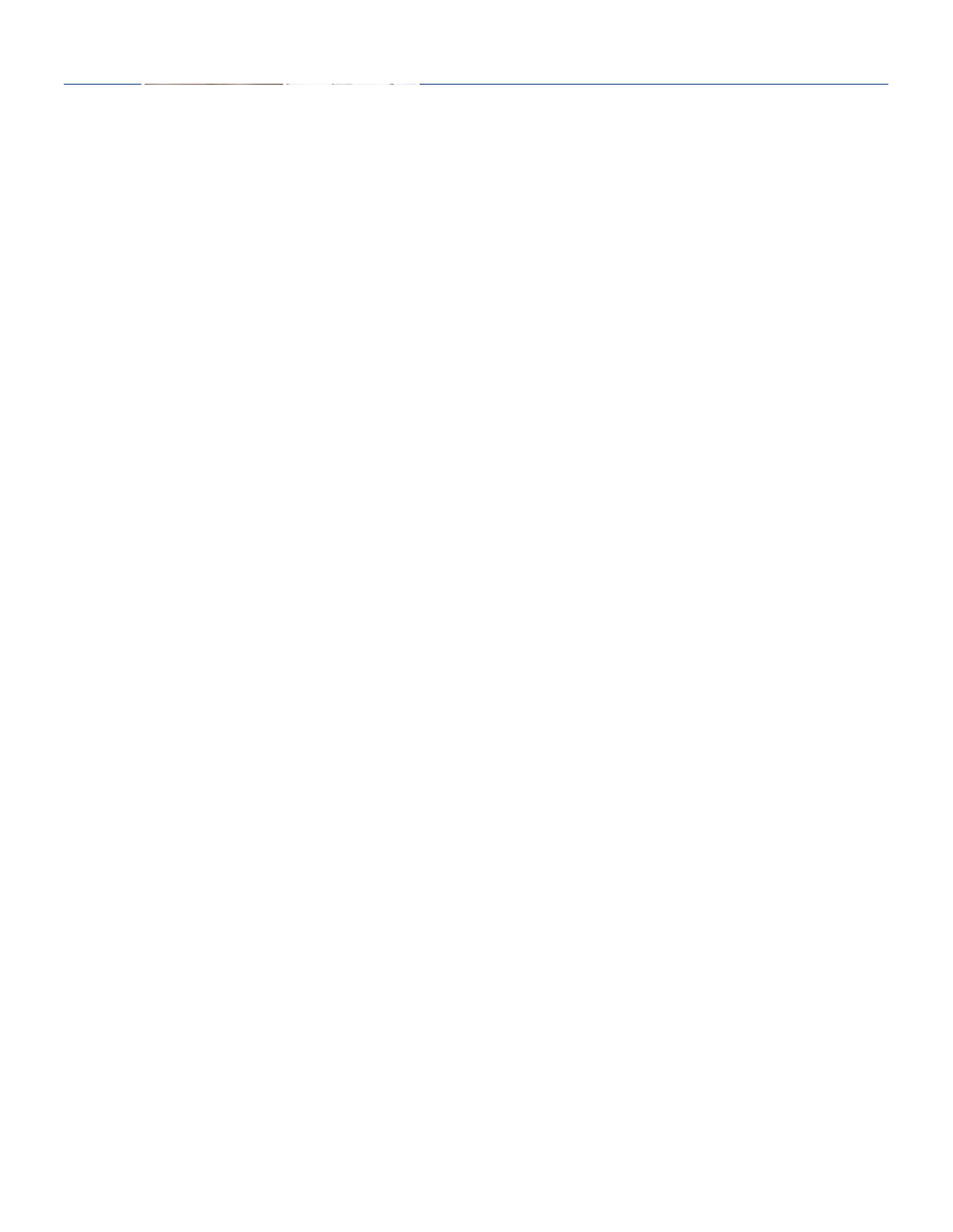

# **Winnipesaukee Scenic Railroad Reservation**

| RESERVATION FORM: Winnipesaukee Scenic Railroad & Anheuser-Busch Brewery Tour 1ST DAY OF SIGN UP: FRIDAY, APRIL 17                                                                                                                                                                                                                                                                                                                                                                                                           |                                                                         |                    |
|------------------------------------------------------------------------------------------------------------------------------------------------------------------------------------------------------------------------------------------------------------------------------------------------------------------------------------------------------------------------------------------------------------------------------------------------------------------------------------------------------------------------------|-------------------------------------------------------------------------|--------------------|
| Enclosed please find \$ per person as payment in full for person(s).                                                                                                                                                                                                                                                                                                                                                                                                                                                         |                                                                         |                    |
| Full payment (\$85 members; \$95 guests) is due at time of reservation. Please make checks payable to: WATERTOWN SAVINGS BANK                                                                                                                                                                                                                                                                                                                                                                                                |                                                                         |                    |
| Name: 2008. 2009. 2009. 2009. 2009. 2009. 2009. 2009. 2009. 2009. 2009. 2009. 2009. 2009. 2009. 2009. 2009. 20                                                                                                                                                                                                                                                                                                                                                                                                               |                                                                         |                    |
|                                                                                                                                                                                                                                                                                                                                                                                                                                                                                                                              |                                                                         |                    |
| Traveling Companions: <u>example and the second second Special Requests:</u> example and the second second second second second second second second second second second second second second second second second second second s                                                                                                                                                                                                                                                                                          |                                                                         |                    |
| Is May your Birthday or Anniversary Month? Notice that the state of the Birthday; North Anniversary Anniversary                                                                                                                                                                                                                                                                                                                                                                                                              |                                                                         |                    |
| I hereby give permission to Watertown Savings Bank to duplicate and use for advertising purposes, any photographs taken of me on this trip. Watertown<br>Savings Bank Club 50 is organizing this event for its selected customers. The Bank uses experienced tour guides and common carriers. By signing this form you<br>agree to hold Watertown Savings Bank, Club 50, its employees, successors, agents and assigns harmless for all injuries, damages or other losses arising from<br>their participation in this event. |                                                                         |                    |
| Signature: Signature: Signature: Signature: Signature: Signature: Signature: Signature: Signature: Signature: Signature: Signature: Signature: Signature: Signature: Signature: Signature: Signature: Signature: Signature: Si                                                                                                                                                                                                                                                                                               |                                                                         | Date: <u>Date:</u> |
| Return to:<br><b>WATERTOWN SAVINGS BANK</b><br>ATT: CONNIE BRACELAND<br>60 MAIN STREET, WATERTOWN MA 02472                                                                                                                                                                                                                                                                                                                                                                                                                   | <b>WINNIPESAUKEE SCENIC RAILROAD</b><br>TRIP DATE: Sunday, May 17, 2015 |                    |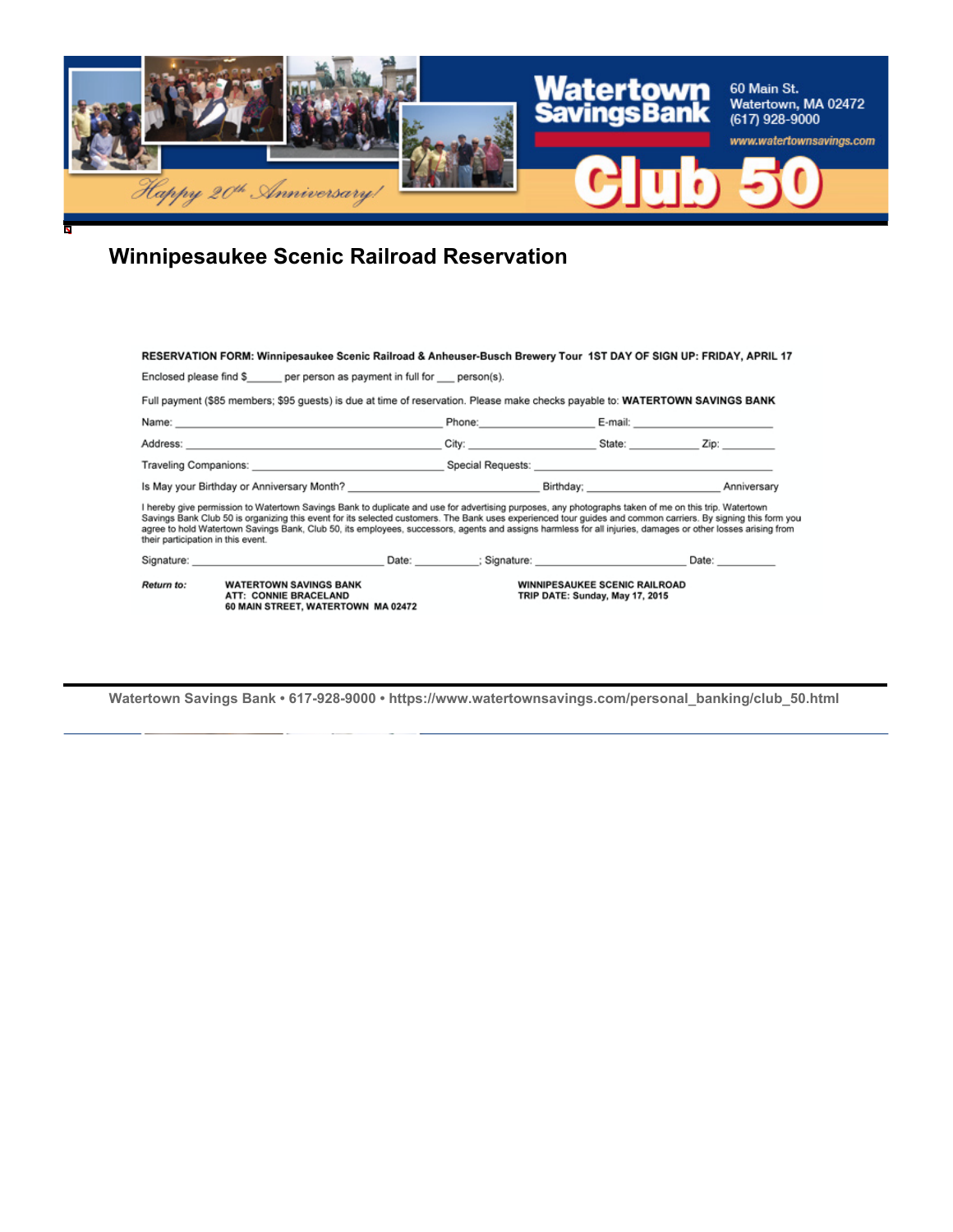

# **Historic Deerfield Reservation**

| <b>RESERVATION FORM: Historic Deerfield</b><br><b>Return to: WATERTOWN SAVINGS BANK CLUB 50</b><br>ATT: CONNIE BRACELAND 617-928-2338<br>60 MAIN STREET, WATERTOWN MA 02472                                                                                                                                                                                                                                                                                                                                               |  | SIGN UP AVAILABLE UNTIL THURSDAY, APRIL 9<br><b>HISTORIC DEERFIELD</b><br>TRIP DATE: Thursday, April 16<br>Price: \$84 Members \$94 Guests |  |                                                                                  |
|---------------------------------------------------------------------------------------------------------------------------------------------------------------------------------------------------------------------------------------------------------------------------------------------------------------------------------------------------------------------------------------------------------------------------------------------------------------------------------------------------------------------------|--|--------------------------------------------------------------------------------------------------------------------------------------------|--|----------------------------------------------------------------------------------|
| Enclosed please find \$ per person as payment in full for person(s). Full payment is due at time of reservation.<br>Please make checks payable to: WATERTOWN SAVINGS BANK                                                                                                                                                                                                                                                                                                                                                 |  |                                                                                                                                            |  |                                                                                  |
|                                                                                                                                                                                                                                                                                                                                                                                                                                                                                                                           |  |                                                                                                                                            |  | Phone: E-mail: _________________________ E-mail: _______________________________ |
|                                                                                                                                                                                                                                                                                                                                                                                                                                                                                                                           |  |                                                                                                                                            |  |                                                                                  |
|                                                                                                                                                                                                                                                                                                                                                                                                                                                                                                                           |  |                                                                                                                                            |  |                                                                                  |
|                                                                                                                                                                                                                                                                                                                                                                                                                                                                                                                           |  |                                                                                                                                            |  |                                                                                  |
| I hereby give permission to Watertown Savings Bank to duplicate and use for advertising purposes, any photographs taken of me on this trip. Watertown Savings Bank Club 50<br>is organizing this event for its selected customers. The Bank uses experienced tour guides and common carriers. By signing this form you agree to hold Watertown Savings<br>Bank, Club 50, its employees, successors, agents and assigns harmless for all injuries, damages or other losses arising from their participation in this event. |  |                                                                                                                                            |  |                                                                                  |
| Signature: Signature: Signature: Signature: Signature: Signature: Signature: Signature: Signature: Signature: Signature: Signature: Signature: Signature: Signature: Signature: Signature: Signature: Signature: Signature: Si                                                                                                                                                                                                                                                                                            |  |                                                                                                                                            |  | Date:                                                                            |
| Entrée Choices (please choose one):<br>Shepherd's Pie: Layers of ground beef, seasonal vegetables, and topped with mashed potatoes<br>Chicken Pot Pie: Slow-cooked chicken with seasonal vegetables and topped with puff pastry<br>Seasonal Vegetable Lasagna: Roasted, seasonal vegetables in a classic style lasagna with béchamel sauce, house marinara, ricotta, mozzarella.                                                                                                                                          |  |                                                                                                                                            |  |                                                                                  |

and parmesan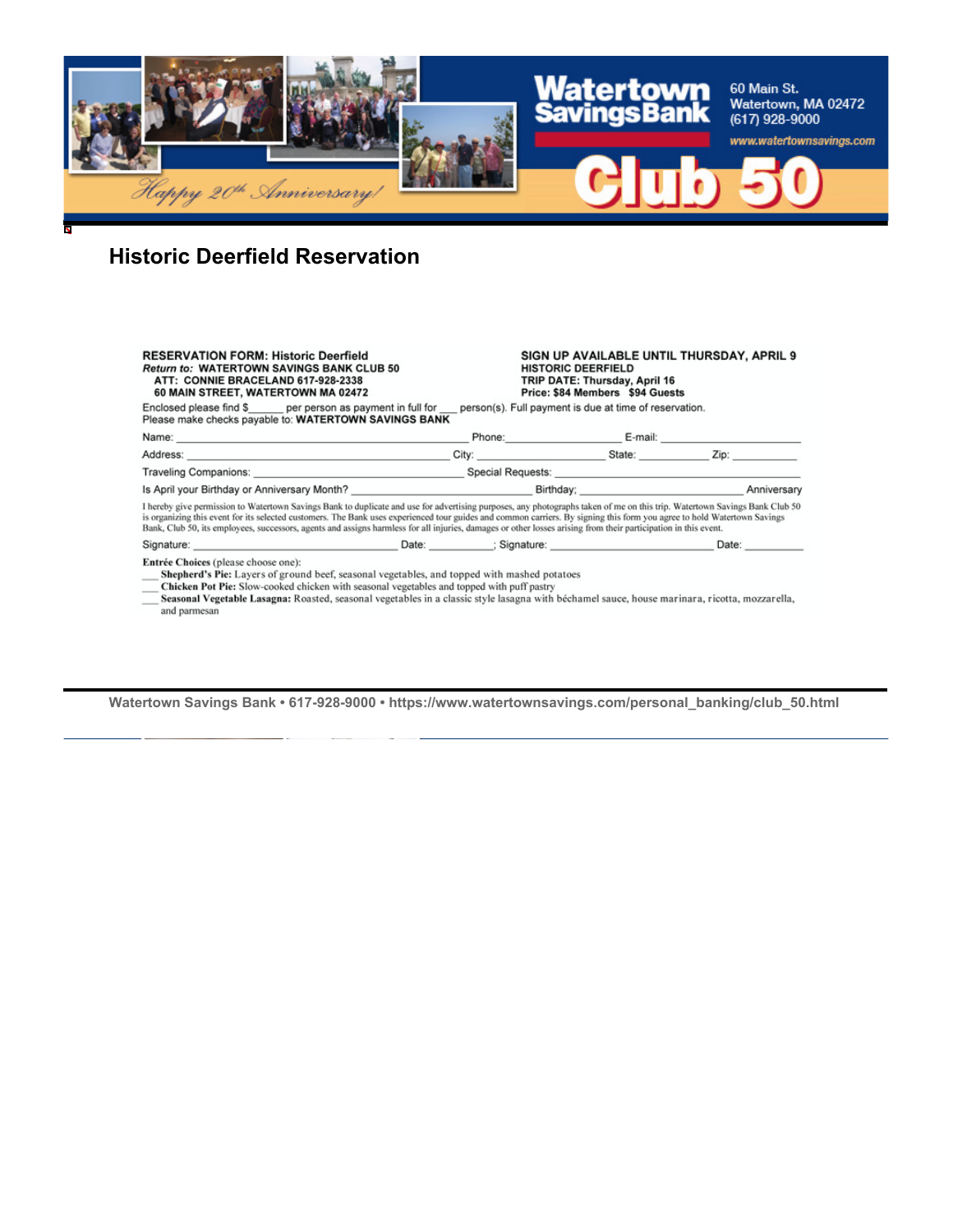

## **Ireland Reservation**

### RESERVATION FORM: Ireland - September 18-28, 2015

#### Group Booking#: 325827

Please complete the required coupon, with a deposit of \$250 per person, due at time of booking. Optional Trip Protection Insurance is additional at \$179 per person and due at time of deposit. (Deposit + Insurance: \$429 per person.) Make Checks Payable to: Travel Showcase Send to: Watertown Savings Bank, Attn: Club 50, 60 Main Street, Watertown, MA 02472 Full Name of passenger Must Match Passport:

| Passport Issuing Authority: New York 1997                                                                                                                                                                                            | Passport Issue Date: 1 1 / Passport Expiration Date: 1 / 1                                                      |  |  |  |
|--------------------------------------------------------------------------------------------------------------------------------------------------------------------------------------------------------------------------------------|-----------------------------------------------------------------------------------------------------------------|--|--|--|
|                                                                                                                                                                                                                                      | Inbound Flight Arrival Details: Cambridge Countries Countries Countries Countries Countries Countries Countries |  |  |  |
|                                                                                                                                                                                                                                      | Type of Room: ____ Twin ____ Single If TWIN room, provide name of roommate: ________________________            |  |  |  |
| Date of Birth: __ / __ / ___ Gender: __ M __ F                                                                                                                                                                                       | ___ I am enclosing a deposit check for \$ ______________________                                                |  |  |  |
|                                                                                                                                                                                                                                      | Lam paying via credit card. Please charge \$                                                                    |  |  |  |
|                                                                                                                                                                                                                                      | Visa Mastercard American Express Discover                                                                       |  |  |  |
| Daytime Phone: <u>contract and a series of the series of the series of the series of the series of the series of the series of the series of the series of the series of the series of the series of the series of the series of</u> |                                                                                                                 |  |  |  |
|                                                                                                                                                                                                                                      |                                                                                                                 |  |  |  |
| Email: _____________                                                                                                                                                                                                                 | Exp. Date: / Security Code:                                                                                     |  |  |  |
| <b>Emergency Contact:</b>                                                                                                                                                                                                            |                                                                                                                 |  |  |  |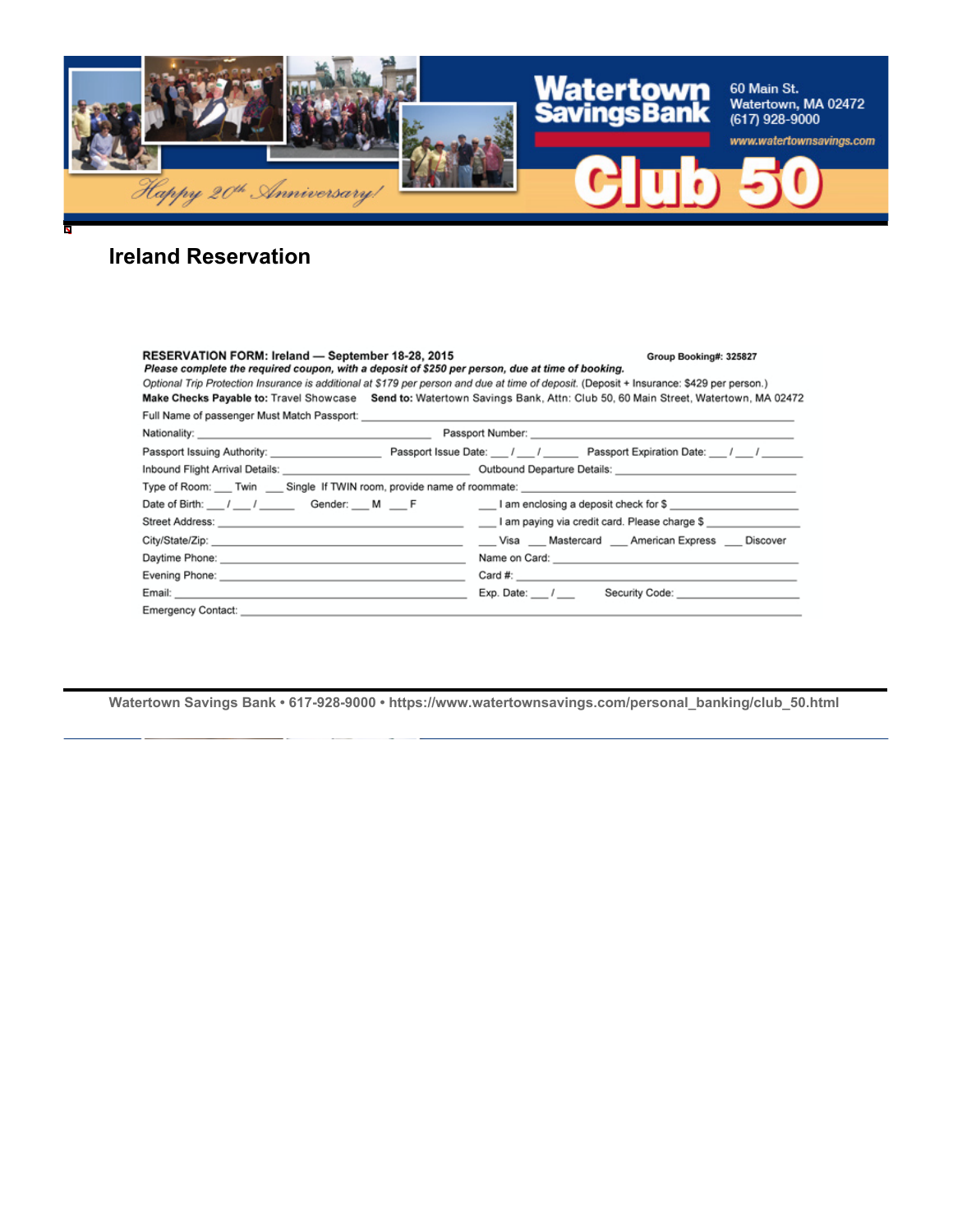

### **Club 50 Opportunities**

## **Historic Deerfield**

**Date: Thursday, April 16**

#### Signup available until Thursday, April 9 **Price: \$84 Member; \$94 Guest Walkability: moderate:** ability to walk at a moderate pace.

Calling all history buffs and shoppers!

Pioneer Valley will be our playground for the day, starting with a complete luncheon at the historic 1884 Deerfield Inn which stands at the center of Old Deerfield, on a tree-lined street known as the loveliest in New England (please indicate your entrée choice on the reservation form). After our three-course meal, a local guide will meet us for a motorcoach tour of Historic Deerfield.

Then it's off to the World's Greatest Candle Shop! We'll have plenty of time at Yankee Candle Company to visit favorites like the Black Forest, Village Square, Nutcracker Castle and Santa's Toy Factory, as well as check out Yankee's newest shops – Popcornopolis, Dylan Sandy Bar, Pandora Jewelry and Vera Bradley.

Our deluxe Yankee Line motorcoach will leave at 9:30 a.m. from the American Legion Post 440, 295 California Street, Newton, and we will return approximately 6 p.m. (All taxes and gratuities are included.)

#### **Cancellation Policy:**

Before 4/9/15 -- Refund if, and only if, we can find someone to take your place on the trip. After 4/9/15 – No refund.

**Please note:** Motorcoach seating is assigned according to the date & time we receive your reservation (excluding accommodations for special needs), starting 8:30 a.m. on the established first date of sign up. Non-members traveling with us must do so as the guest of a current club member. Individuals who require special attention must bring someone to assist them.

A Yankee Line, Inc. acts only as an agent for the various independent suppliers that provide hotel accommodations, transportation, sightseeing, activities, or other services connected with this tour. Such services are subject to the terms and conditions of those suppliers. A Yankee Line, Inc. and their respective employees, agents, representatives, and assigns accept no liability whatsoever for any injury, damages or expenses of any kind due to sickness, weather, strikes, hostilities, wars, terrorist acts, acts of nature, local laws or other such causes. A Yankee Line, Inc. is not responsible for any baggage or personal effects of any individuals participating in the tours/trips arranged by A Yankee Line, Inc.

#### **The reservation form is available on the left column of this page – see Forms.**

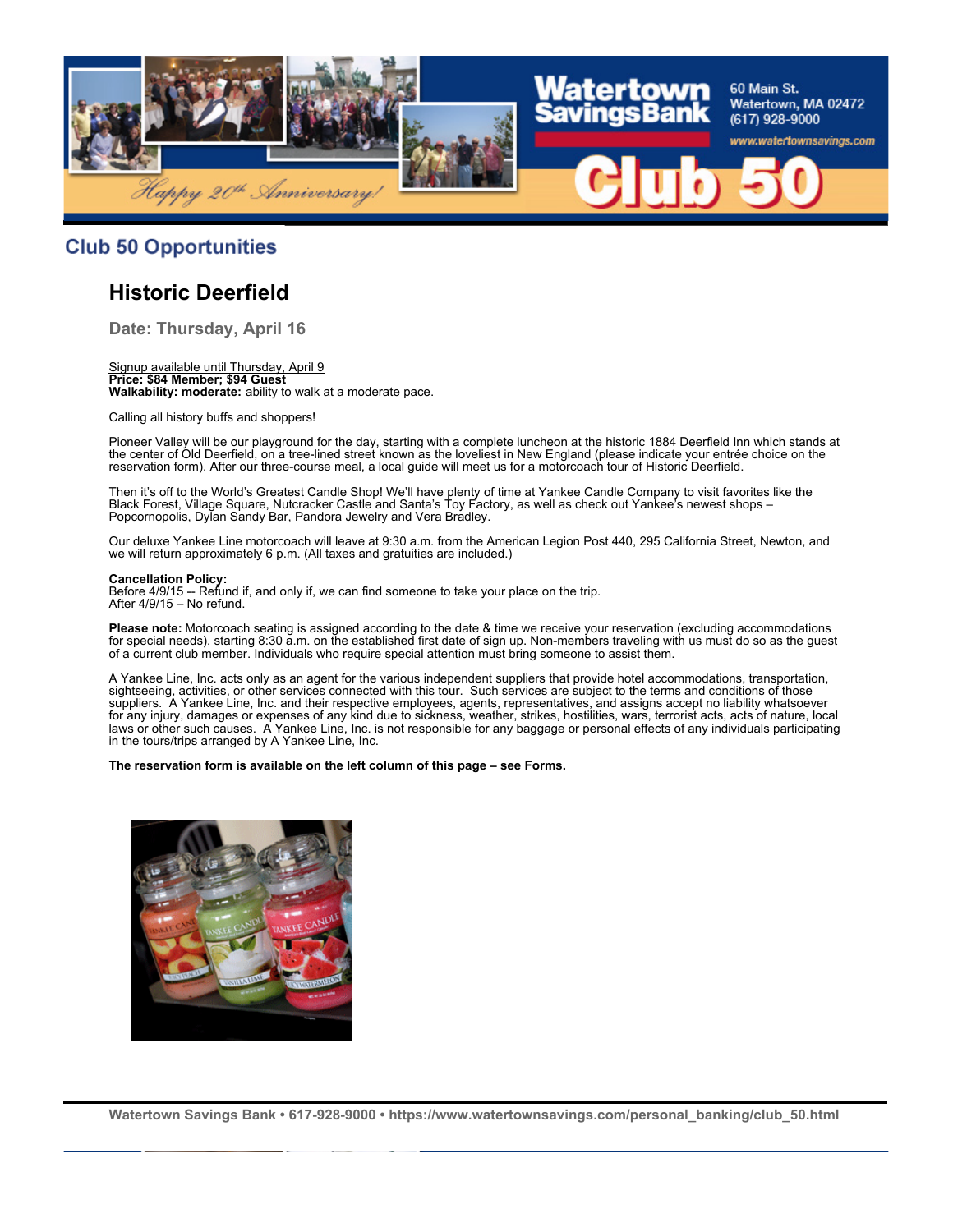

## **Club 50 Adventures**

*NEW!* **Historic Deerfield** Thursday, April 16 *(replaces The Glamour Girls)*

**Mackinac Island featuring The Grand Hotel and the Tulip Festival** May 3-10

**Winnipesaukee Scenic Railroad Train Ride with Turkey Dinner & Anheuser-Busch Brewery Tour in Merrimack, NH** Sunday, May 17

**Niagara Falls (Canada) includes Lucille Ball Desi Arnaz Museum & Center for Comedy in Jamestown, NY** Monday-Thursday, June 8-11

*DooWop Pop & Rock* **Luncheon & Show, Lantana's, Randolph, MA** Monday, June 29

**New England Revolution vs. New York City FC at Gillette Stadium With Pre-Game Meal at Putnam Club and Patriot Place Shopping** Saturday, July 18

**Schooner** *Thomas E. Lannon* **in Gloucester Lobsterbake at Gloucester House** Tuesday, August 4

*Kinky Boots* **at Boston Opera House Pre-Show Dinner at Legal Sea Foods – Park Square** Sunday, August 16

**New York City: The National September 11 Memorial & Museum and Statue of Liberty & Ellis Island** Saturday & Sunday, September 12 & 13

**Ireland**

September 18-28 Don't miss out on this adventure! Reservation form in this Newsletter! Contact us for trip details!

*NEW! A Wonderful Life* **at Goodspeed Opera House, Haddam, CT Luncheon at the Gelston House** Wednesday, October 28

**Mystery Trip!** Friday, November 20

**Holiday Pops, Symphony Hall in Boston Lunch at Venezia on Boston's Waterfront** December (Day TBA)

*NEW!* **Southern California New Year's Celebration** December 29-January 3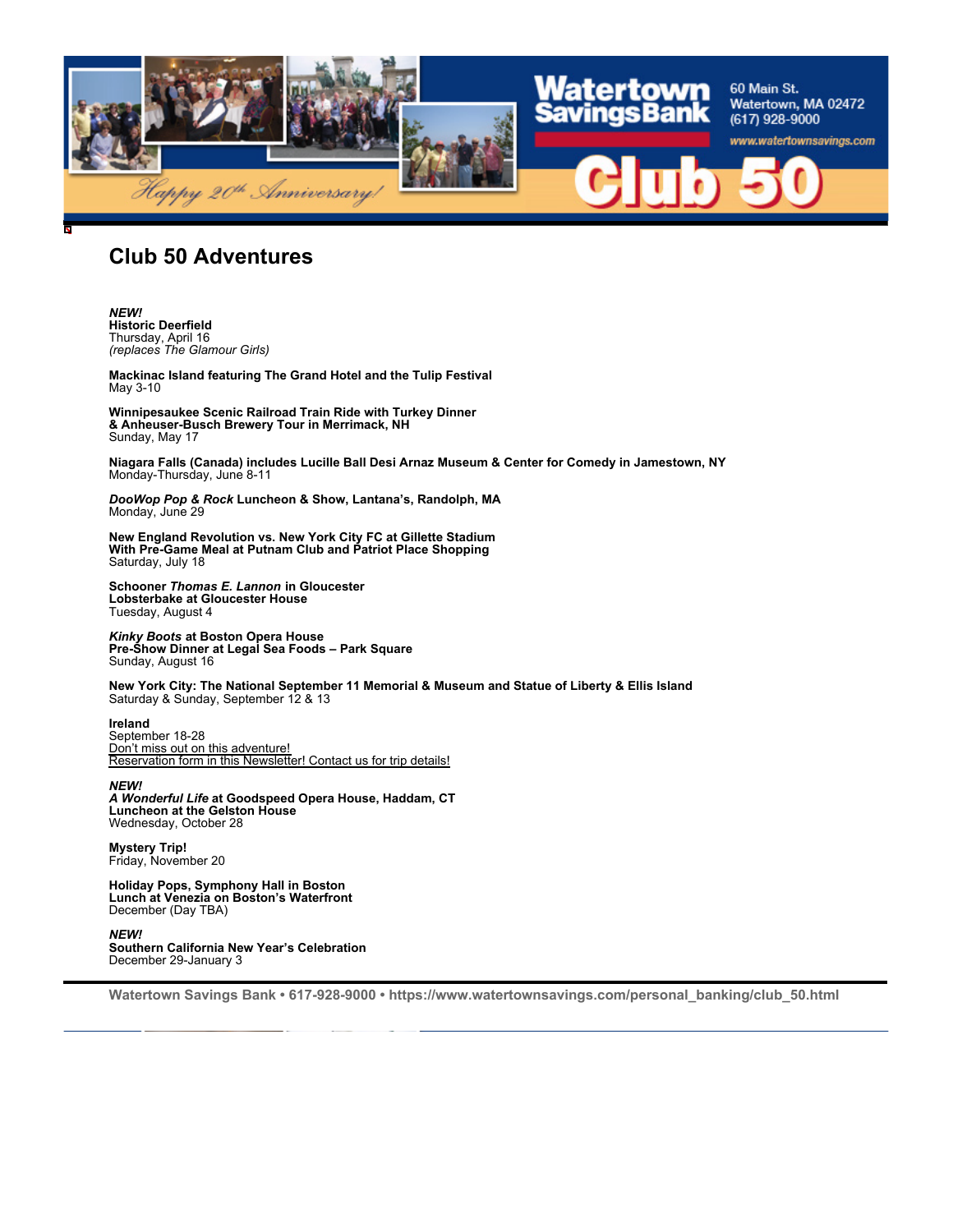

### **Save the Date**

## **Winnipesaukee Scenic Railroad featuring Anheuser-Busch Brewery Tour**

**Date: Sunday, May 17**

### First day of Signup: Friday, April 17

**Price: \$85 Member; \$95 Guest Walkability: moderate:** ability to walk at a moderate pace.

Escape the ordinary and relive the romance of dining on the rails! Travel along the shores of Meredith Bay for unsurpassed lakeside scenery of New Hampshire's largest lake while enjoying Hart's Roast Turkey Dinner carved at your table and served with all the trimmings.

Our two-hour excursion aboard the Winnipesaukee Scenic Railroad's beautifully restored vintage coaches will be followed by visiting the home of Budweiser in picturesque Merrimack, New Hampshire: Our Anheuser-Busch Brewery Tour & Tasting will guide us through a blend of rich brewing heritage and state-of-the-art technology as we visit the Brew House, Lager Cellar, Packaging Facility, and Budweiser Clydesdale Hamlet – and then sample their products in the Hospitality Room!

Our deluxe Yankee Line motorcoach will leave at 9 a.m. from the Watertown Savings Bank Main Office, 60 Main Street, Watertown, and return at approximately 5 p.m. (All taxes and gratuities are included.)

**Cancellations**: Refund if, and only if, we can find someone to take your place on the trip.

**Please note:** Motorcoach seating is assigned according to the date & time we receive your reservation (excluding accommodations for special needs), starting 8:30 a.m. on the established first date of sign up. Non-members traveling with us must do so as the guest of a current club member. Individuals who require special attention must bring someone to assist them.

A Yankee Line, Inc. acts only as an agent for the various independent suppliers that provide hotel accommodations, transportation, sightseeing, activities, or other services connected with this tour. Such services are subject to the terms and conditions of those suppliers. A Yankee Line, Inc. and their respective employees, agents, representatives, and assigns accept no liability whatsoever for any injury, damages or expenses of any kind due to sickness, weather, strikes, hostilities, wars, terrorist acts, acts of nature, local laws or other such causes. A Yankee Line, Inc. is not responsible for any baggage or personal effects of any individuals participating in the tours/trips arranged by A Yankee Line, Inc.

**The reservation form is available on the left column of this page – see Forms.**

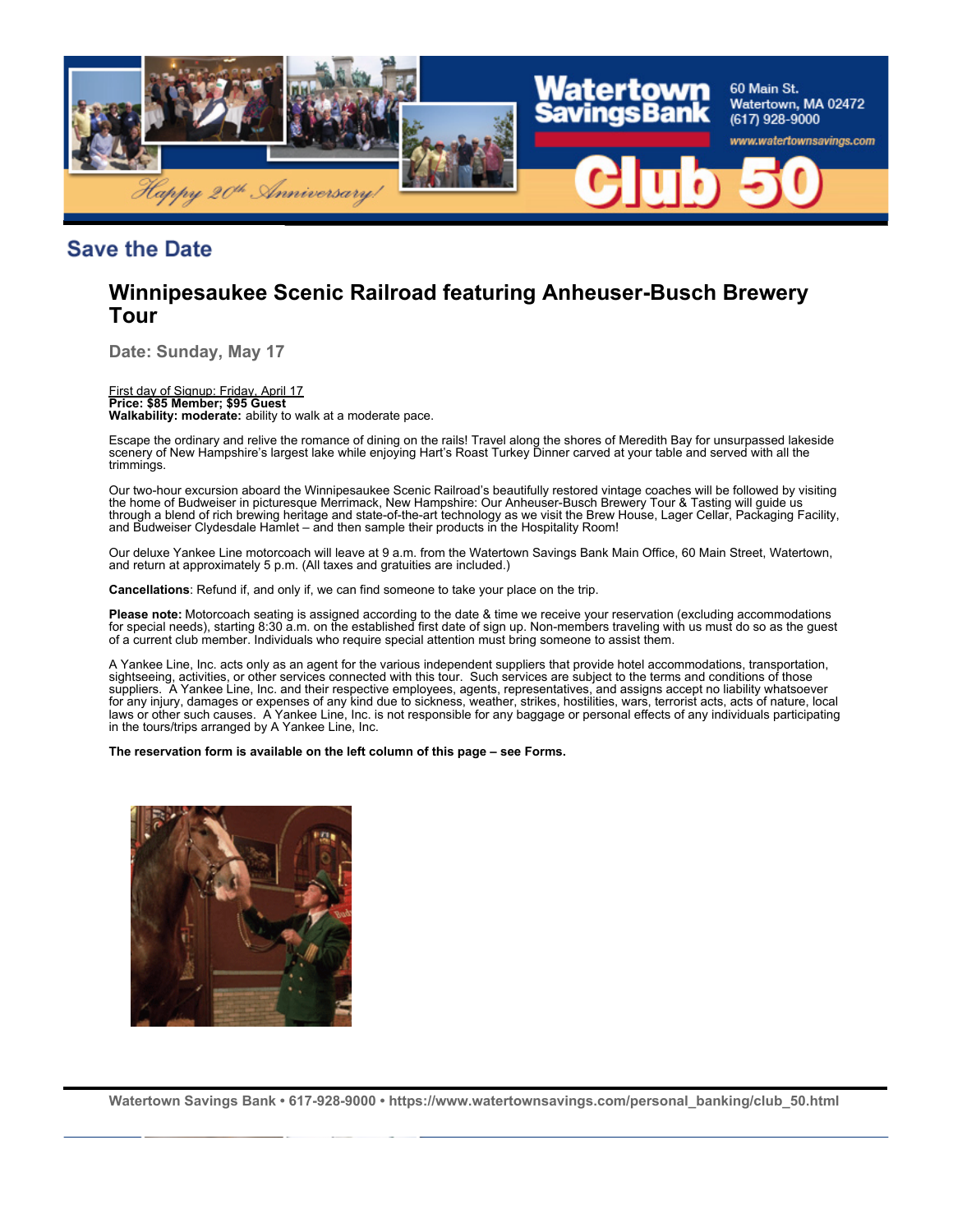

# **Featured Photo**

## **Green Day!**

You don't have to travel far to have fun! Club 50 members and guests **Maureen Mello, Victoria Sampson, Josephine Faccenda,**<br>**Alice Sloan, Barbara Nason, Shirley Cavallo, Ann Calabro, and Trudi Murphy** *(left to right)* pro St. Patrick's Day weekend on March's day trip with a traditional corned beef and cabbage dinner at the Chateau in Waltham and the always-entertaining *A Little Bit of Ireland* at Reagle Music Theatre.

Want to see more Club 50 photos? Just click on WSB Photo Album in red on the left or find us on Facebook at Watertown Savings Bank-Massachusetts!